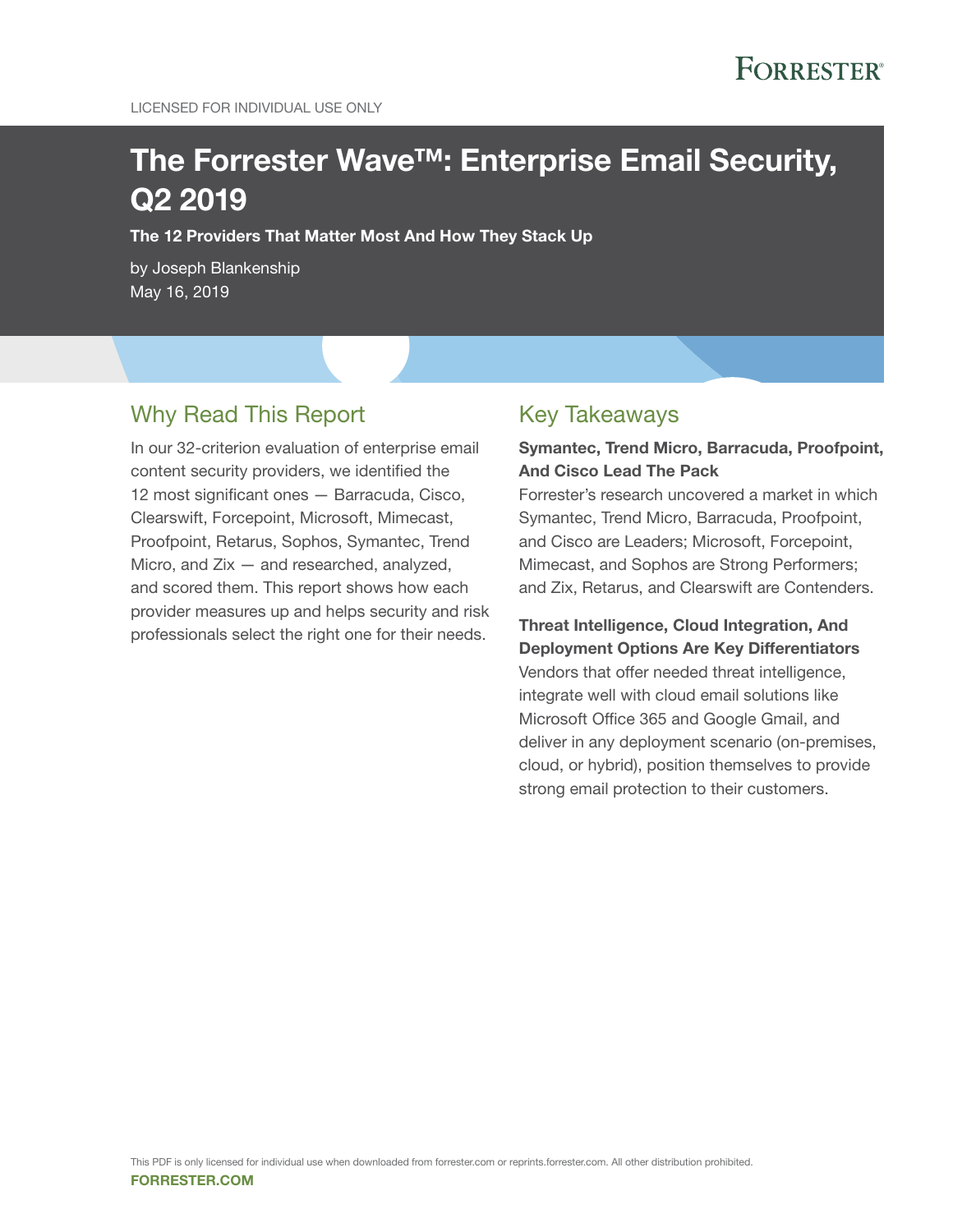## The Forrester Wave™: Enterprise Email Security, Q2 2019

### The 12 Providers That Matter Most And How They Stack Up



by [Joseph Blankenship](http://www.forrester.com/go?objectid=BIO10765) with [Stephanie Balaouras](http://www.forrester.com/go?objectid=BIO1123), Madeline Cyr, and Peggy Dostie May 16, 2019

## Table Of Contents

- 2 Email Content Security Is Still Critical For Protecting Your Enterprise
- 2 Evaluation Summary
- 5 Vendor Offerings
- 5 Vendor Profiles

Leaders

Strong Performers

**Contenders** 

9 Evaluation Overview

Vendor Inclusion Criteria

11 Supplemental Material

## Related Research Documents

[The Forrester Wave™: Email Content Security, Q4](http://www.forrester.com/go?objectid=RES61559)  [2012](http://www.forrester.com/go?objectid=RES61559)

[New Tech: Secure Communications, Q4 2018](http://www.forrester.com/go?objectid=RES142695)

[Now Tech: Data Loss Prevention, Q1 2019](http://www.forrester.com/go?objectid=RES141687)



Share reports with colleagues. Enhance your membership with Research Share.

### **FORRESTER®**

Forrester Research, Inc., 60 Acorn Park Drive, Cambridge, MA 02140 USA +1 617-613-6000 | Fax: +1 617-613-5000 | forrester.com

© 2019 Forrester Research, Inc. Opinions reflect judgment at the time and are subject to change. Forrester®, Technographics®, Forrester Wave, TechRadar, and Total Economic Impact are trademarks of Forrester Research, Inc. All other trademarks are the property of their respective companies. Unauthorized copying or distributing is a violation of copyright law. Citations@forrester.com or +1 866-367-7378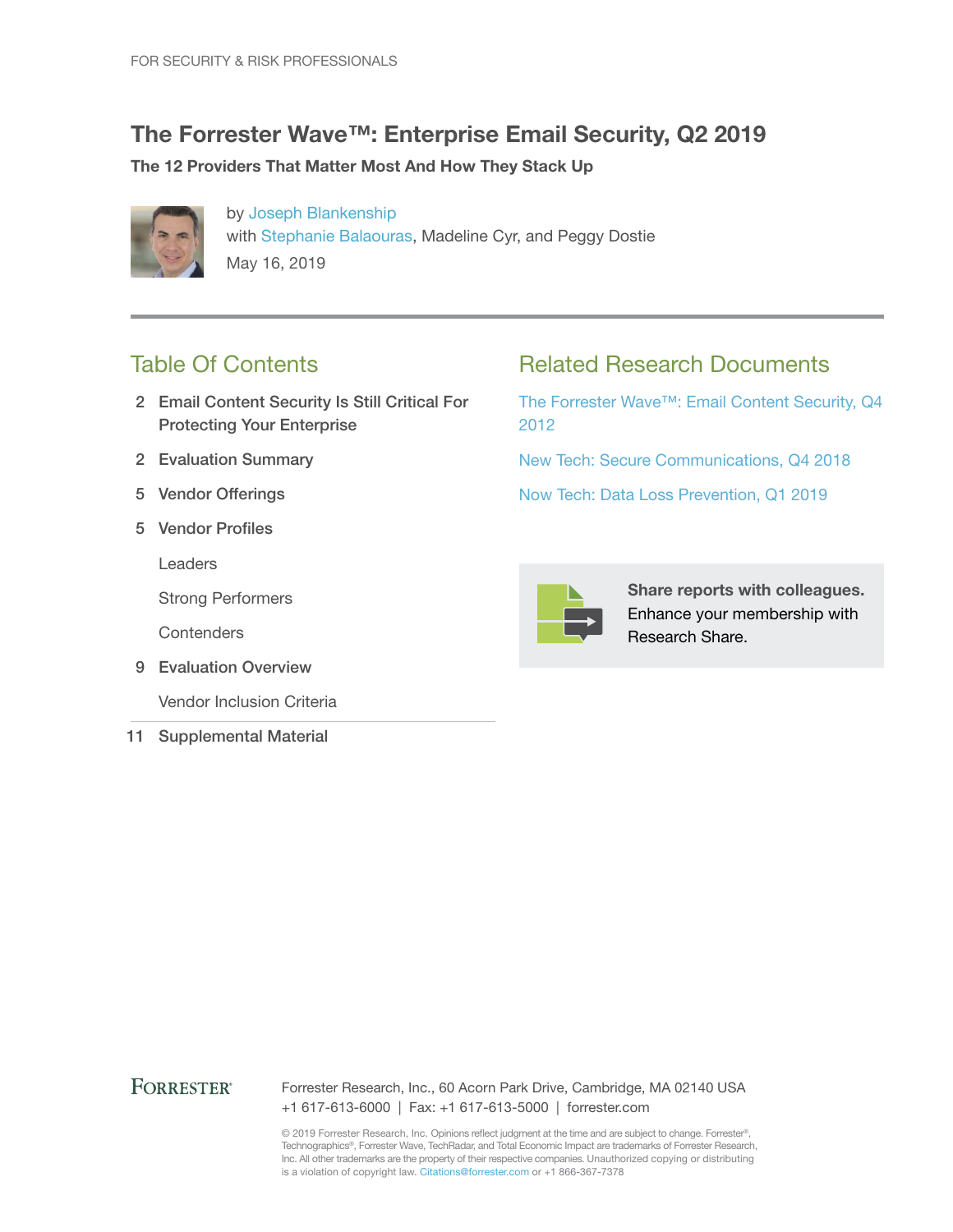## Email Content Security Is Still Critical For Protecting Your Enterprise

Email is a critical business function deeply embedded in the DNA of business processes. Its openness and ubiquity also make email a platform for credential phishing attempts, malware, spam, and business email compromise (BEC). Protecting enterprises from malicious email is a critical capability for security teams. Security pros must also protect the enterprise from leaking sensitive data via email, so robust data lost prevention (DLP) and encryption capabilities are key. To ensure you're getting the most from your email content security solution (ECS), look for providers that have strong:

- › Antiphishing and BEC defense to stop credential theft and malware. Many data breaches start with a simple phishing email that convinces users to give up their credentials, open a malwareladen attachment, or visit a malicious website. Forrester Analytics survey respondent data from global enterprise security decision makers shows that 27% of external attacks where an enterprise was breached were carried out using stolen credentials.<sup>1</sup> According to the FBI, BEC attacks were responsible for \$12.5 billion in losses globally from 2013 to 2018.<sup>2</sup> Unfortunately, these attacks are notoriously difficult to detect because they closely resemble legitimate emails. Defending against these attacks requires multiple techniques and integrated web security defense.
- › Malicious URL detection to stop users from visiting malicious sites. Attackers embed malicious URLs in emails and attachments in order to lure users to websites that ask for their credentials or download malware to their device. Attackers know that malicious sites and domains are discovered and blocked quickly, so they obfuscate malicious URLs or compromise legitimate domains.<sup>3</sup> ECS solutions need malicious-URL detection that will analyze links and the sites they link to in real time so that users don't have the opportunity to become a victim.
- › DLP to ensure regulatory compliance and protections of IP. Email is a common source of sensitive data loss (accidental and intentional) as users send emails outside the organization. Native or integrated DLP capabilities detect sensitive data in email and take action to protect it. These actions may include blocking the data, rerouting, quarantining, or encrypting it, according to the organization's data handling policies and compliance requirements. Enterprises handling sensitive data need an ECS solution with DLP that supports their needs.<sup>4</sup>

## Evaluation Summary

The Forrester Wave™ evaluation highlights Leaders, Strong Performers, Contenders, and Challengers. It's an assessment of the top vendors in the market and does not represent the entire vendor landscape.

We intend this evaluation to be a starting point only and encourage clients to view product evaluations and adapt criteria weightings using the Excel-based vendor comparison tool (see Figure 1 and see Figure 2). Click the link at the beginning of this report on Forrester.com to download the tool.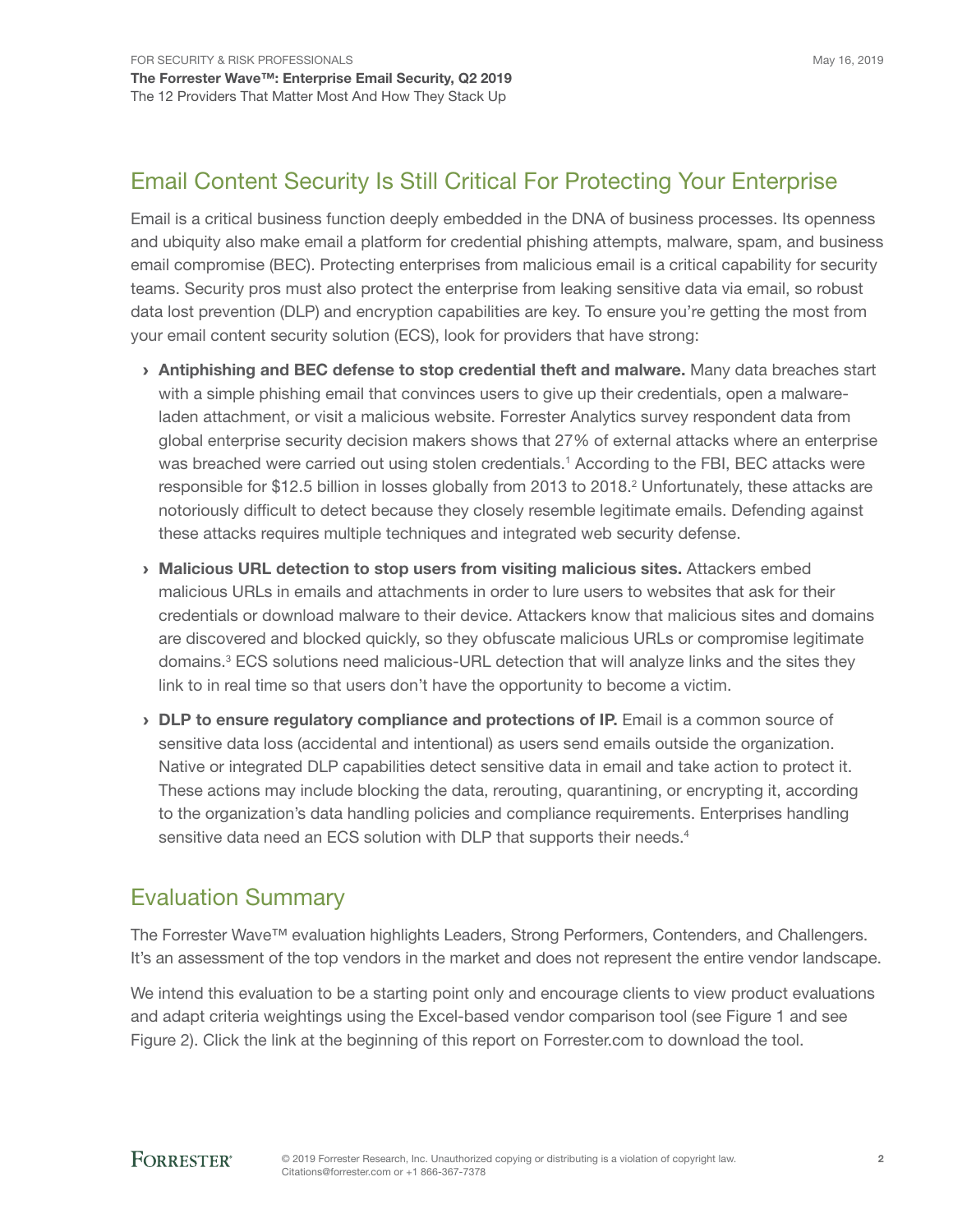FIGURE 1 Forrester Wave™: Enterprise Email Security, Q2 2019

## THE FORRESTER WAVE™

Enterprise Email Security

Q2 2019

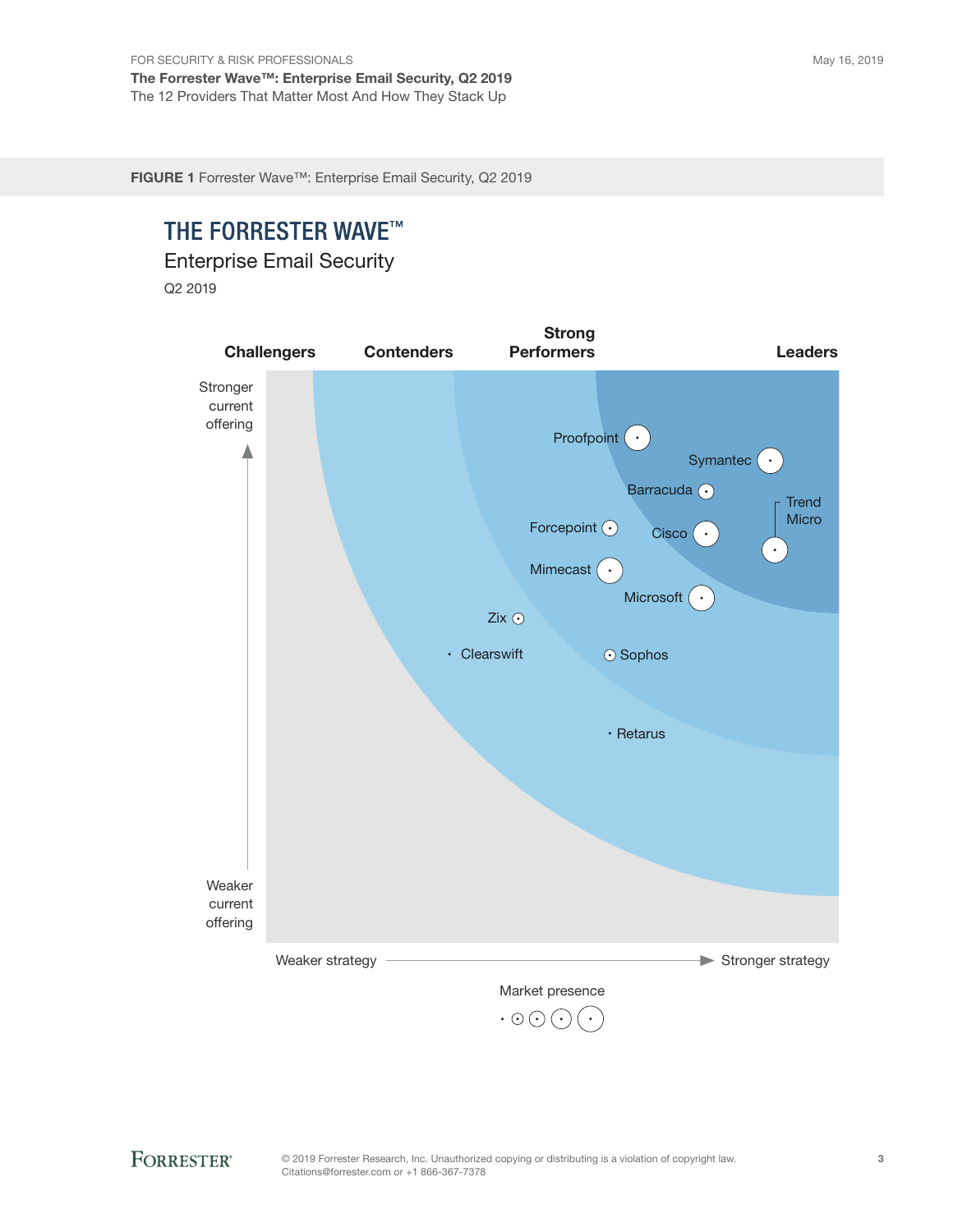FIGURE 2 Forrester Wave™: Enterprise Email Security Scorecard, Q2 2019

|                                 | For production |      | Barracuda<br>Cisco |                                              | Clearshift | Forcegoint               | Microsoft | Mirnecast | Proofpoint<br>Retains | Sophos |                                                             | Symantec  | Trend Micro |
|---------------------------------|----------------|------|--------------------|----------------------------------------------|------------|--------------------------|-----------|-----------|-----------------------|--------|-------------------------------------------------------------|-----------|-------------|
|                                 |                |      |                    |                                              |            |                          |           |           |                       |        |                                                             |           |             |
| <b>Current offering</b>         | 50%            |      |                    | 3.94 3.57 2.52 3.62 3.01 3.25 4.41 1.83 2.51 |            |                          |           |           |                       |        | 4.21                                                        | 3.43 2.83 |             |
| Deployment options              | 10%            | 5.00 | 5.00               | 5.00 5.00                                    |            |                          |           |           |                       |        | 1.00 1.00 5.00 1.00 5.00 5.00 5.00 3.00                     |           |             |
| <b>Email filtering</b>          | 15%            | 3.54 |                    |                                              |            |                          |           |           |                       |        | 3.30 2.22 3.46 3.38 3.36 4.42 2.06 2.82 4.12                | 3.58 2.82 |             |
| Threat intelligence             | 10%            |      |                    |                                              |            |                          |           |           |                       |        | 3.00 4.20 1.00 3.00 4.20 3.00 5.00 1.00 3.00 5.00 3.80      |           | 1.00        |
| Data leak prevention            | 10%            |      |                    |                                              |            |                          |           |           |                       |        | 2.56 3.00 2.38 4.46 2.56 3.00 5.00 1.72 2.56 3.44 1.38 3.54 |           |             |
| Cloud integration               | 5%             | 5.00 | 3.00               |                                              |            |                          |           |           |                       |        | 1.00 3.00 5.00 3.00 3.00 3.00 1.00 3.00 5.00                |           | 1.00        |
| Reporting and<br>management     | 10%            | 3.00 |                    |                                              |            |                          |           |           |                       |        | 3.00 3.00 5.00 2.00 3.00 3.00 2.00 1.00 3.00 3.00 2.00      |           |             |
| Incident response               | 10%            | 5.00 | 3.00               | 1.003.00                                     |            |                          |           |           |                       |        | 3.00 3.00 5.00 3.00 1.00 3.00 3.00                          |           | 1.00        |
| Performance and<br>operations   | 10%            | 3.00 |                    |                                              |            |                          |           |           |                       |        | 5.00 3.00 3.00 3.80 3.00 3.00 3.00 1.80 5.00                | 4.20 3.00 |             |
| Support and<br>customer success | 20%            |      |                    |                                              |            |                          |           |           |                       |        | 5.00 3.00 3.00 3.00 3.00 5.00 5.00 1.00 3.00 5.00 3.00 5.00 |           |             |
| <b>Strategy</b>                 | 50%            |      |                    |                                              |            |                          |           |           |                       |        | 3.84 3.84 1.60 3.00 3.80 3.00 3.24 3.00 3.00 4.40 4.44 2.20 |           |             |
| Product strategy                | 70%            |      | 4.20 4.20          | 1.00, 3.00                                   |            |                          |           |           |                       |        | 5.00 3.00 4.20 3.00 3.00 5.00 4.20                          |           | 1.00        |
| Pricing                         | 30%            |      |                    |                                              |            |                          |           |           |                       |        |                                                             |           |             |
| <b>Market presence</b>          | 0%             |      |                    |                                              |            |                          |           |           |                       |        | 3.00 5.00 1.00 3.00 5.00 5.00 5.00 1.00 2.00 5.00 5.00 2.00 |           |             |
| Installed base                  | 50%            | 3.00 | 5.00               | 1.00                                         | 3.00       | 5.00 5.00 5.00 1.00 1.00 |           |           |                       |        | 5.00                                                        | 5.00 3.00 |             |
| Revenue                         | 50%            |      |                    |                                              |            |                          |           |           |                       |        | 3.00 5.00 1.00 3.00 5.00 5.00 5.00 1.00 3.00 5.00 5.00 1.00 |           |             |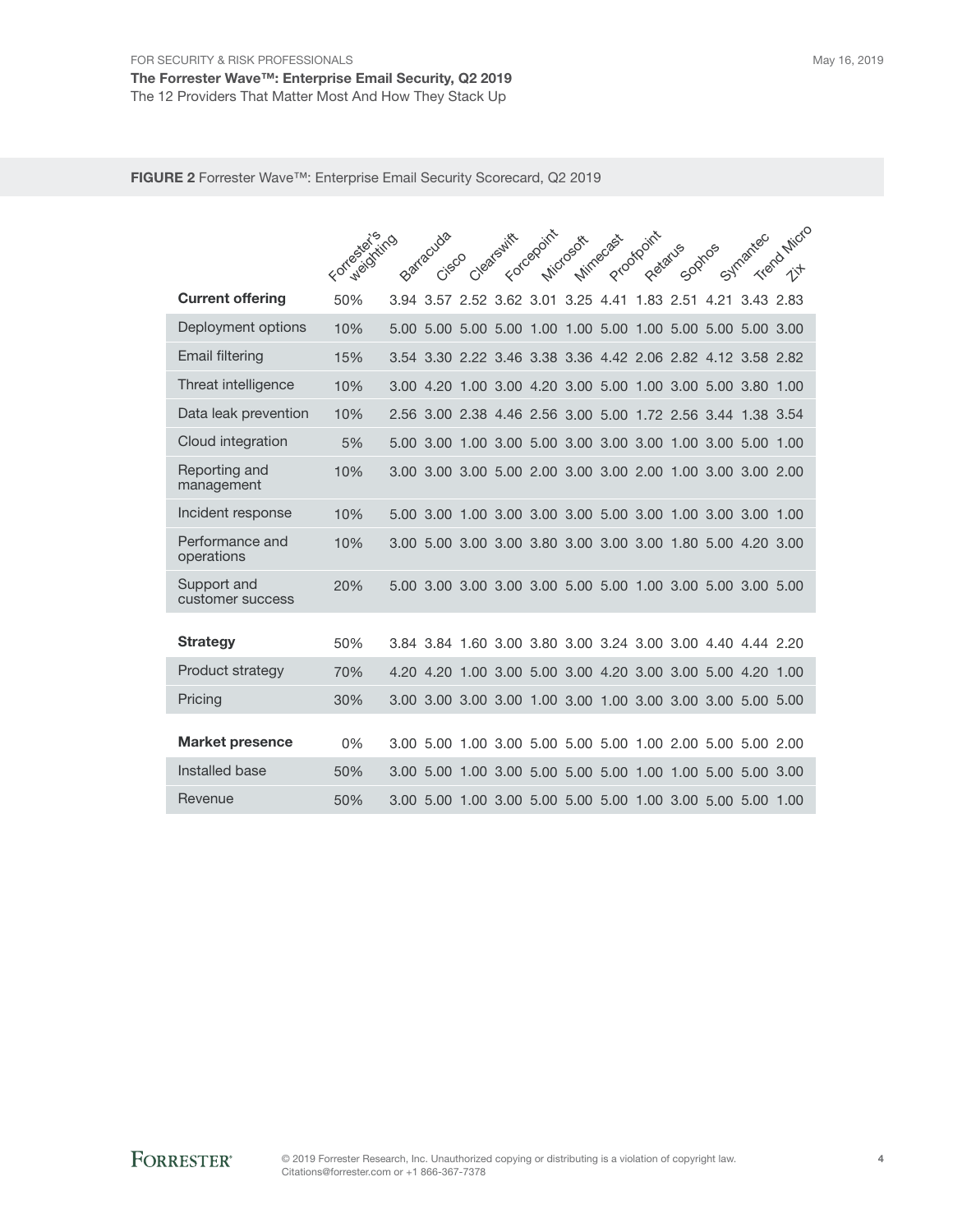## Vendor Offerings

Forrester included 12 vendors in this assessment: Barracuda, Cisco, Clearswift, Forcepoint, Microsoft, Mimecast, Proofpoint, Retarus, Sophos, Symantec, Trend Micro, and Zix (see Figure 3).

#### FIGURE 3 Evaluated Vendors And Product Information

| Vendor             | <b>Product evaluated</b>                                        |
|--------------------|-----------------------------------------------------------------|
| Barracuda          | Barracuda Total Email Protection                                |
| Cisco              | <b>Cisco Email Security</b>                                     |
| Clearswift         | <b>SECURE Email Gateway</b>                                     |
| Forcepoint         | <b>Forcepoint Email Security</b>                                |
| Microsoft          | Office 365                                                      |
| Mimecast           | Mimecast Security Email Gateway with Targeted Threat Protection |
| Proofpoint         | P <sub>2</sub> with EFD                                         |
| <b>Retarus</b>     | <b>Retarus E-Mail Security</b>                                  |
| Sophos             | Sophos Email (cloud-based)<br>Sophos Email Appliance            |
| Symantec           | Symantec Email Security.cloud                                   |
| <b>Trend Micro</b> | <b>Trend Micro Email Security</b>                               |
| Zix                | <b>ZixProtect Premium</b>                                       |

## Vendor Profiles

Our analysis uncovered the following strengths and weaknesses of individual vendors.

### Leaders

› Symantec email security is a strong part of its security portfolio. Symantec has a large installed base and product portfolio, making it one of the leading security portfolio vendors. The vendor delivers ECS as an on-premises appliance (physical and virtual), as SaaS, and as a hybrid offering. Customers note Symantec's ease of use and customer support as strengths. The ECS offering integrates with other parts of the Symantec portfolio such as the web security offering, browser isolation technology, and DLP solution.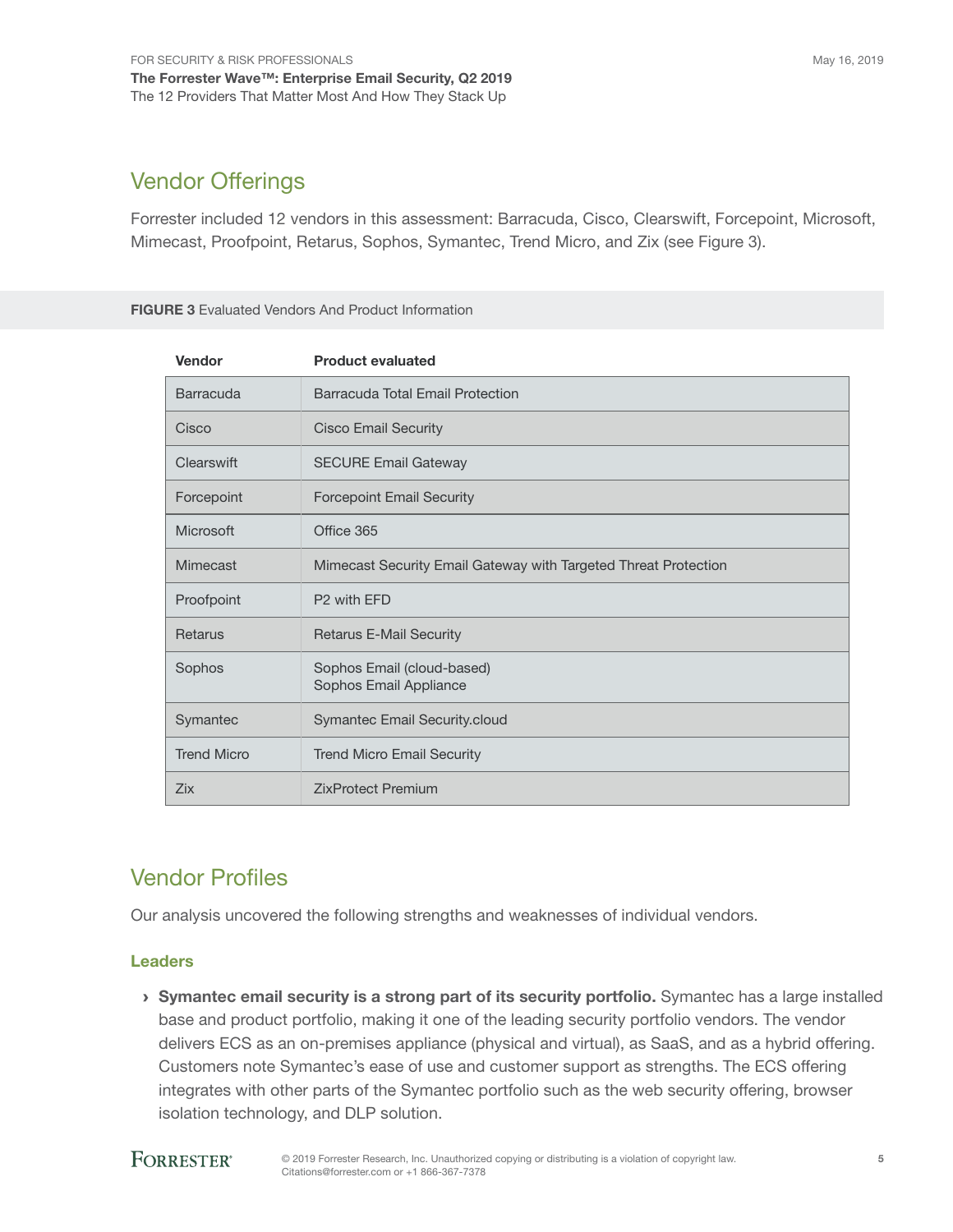Customers noted that the solution needs more policy options and flexibility with spam rules and quarantine rules. References also remarked that UI customization was a shortcoming. Enterprises of all sizes that have inbound email filtering and outbound data protection needs, especially those that use other Symantec solutions, should consider Symantec.

> Trend Micro builds on 20-plus years of email security investment. Trend Micro Email Security is delivered as an appliance (physical and virtual), on-premises software, SaaS service, and hybrid solution. As one of the pioneers of email security, Trend Micro has a long history of protecting inboxes and delivering innovations like Writing Style DNA, for preventing email impersonation, and Computer Vision, for detecting fake login sites. The vendor offers strong protection from malicious emails, antimalware, and malicious-URL detection. The ECS offering integrates with other parts of the Trend Micro portfolio such as its web gateway security and endpoint solutions. Clients cite effectiveness, ease of deployment, and configurability as strengths.

While Trend Micro does well protecting against malicious inbound and internal emails, its DLP features are a weakness. Customers remarked that they would like to see a higher quantity and quality of data available to SIMs and improved DLP customization. Enterprises seeking a solution for defending against malicious and malware-laden emails should consider Trend Micro.

› Barracuda has evolved since the early days of its ubiquitous airport ads. Barracuda has expanded from its early days as an email appliance vendor, now offering a portfolio that includes integrated solutions for email archiving, phishing simulation and training, and web security. The vendor also offers next-generation firewalls, web application firewalls (WAFs), and data protection. The ECS solution is offered as SaaS and in an appliance (physical and virtual). Barracuda also provides an innovative AI-based solution, Sentinel, to protect against phishing and BEC attacks. Customers praise Barracuda's innovation, its Office 365 integration, and its customer support.

Barracuda catered to the SMB and midmarket space for years before moving upstream to serve enterprise customers that demand more-flexible, customizable offerings. Customers noted that customization, reporting, and documentation were issues. Small and midsize enterprises, especially those that have moved to Office 365, should consider Barracuda.

› Proofpoint offers well-rounded inbound and outbound email protection. Proofpoint offers a variety of deployment options that include appliances (physical and virtual), SaaS, and hybrid solutions. Customers praised Proofpoint for its technology leadership, overall performance, and DLP capabilities. The vendor takes a unique approach for securing the very attacked people (VAP) in your organization to defend against spearphishing and BEC attacks. In addition to its ECS offering, Proofpoint offers email archiving, security and awareness training, and security automation and orchestration (SAO).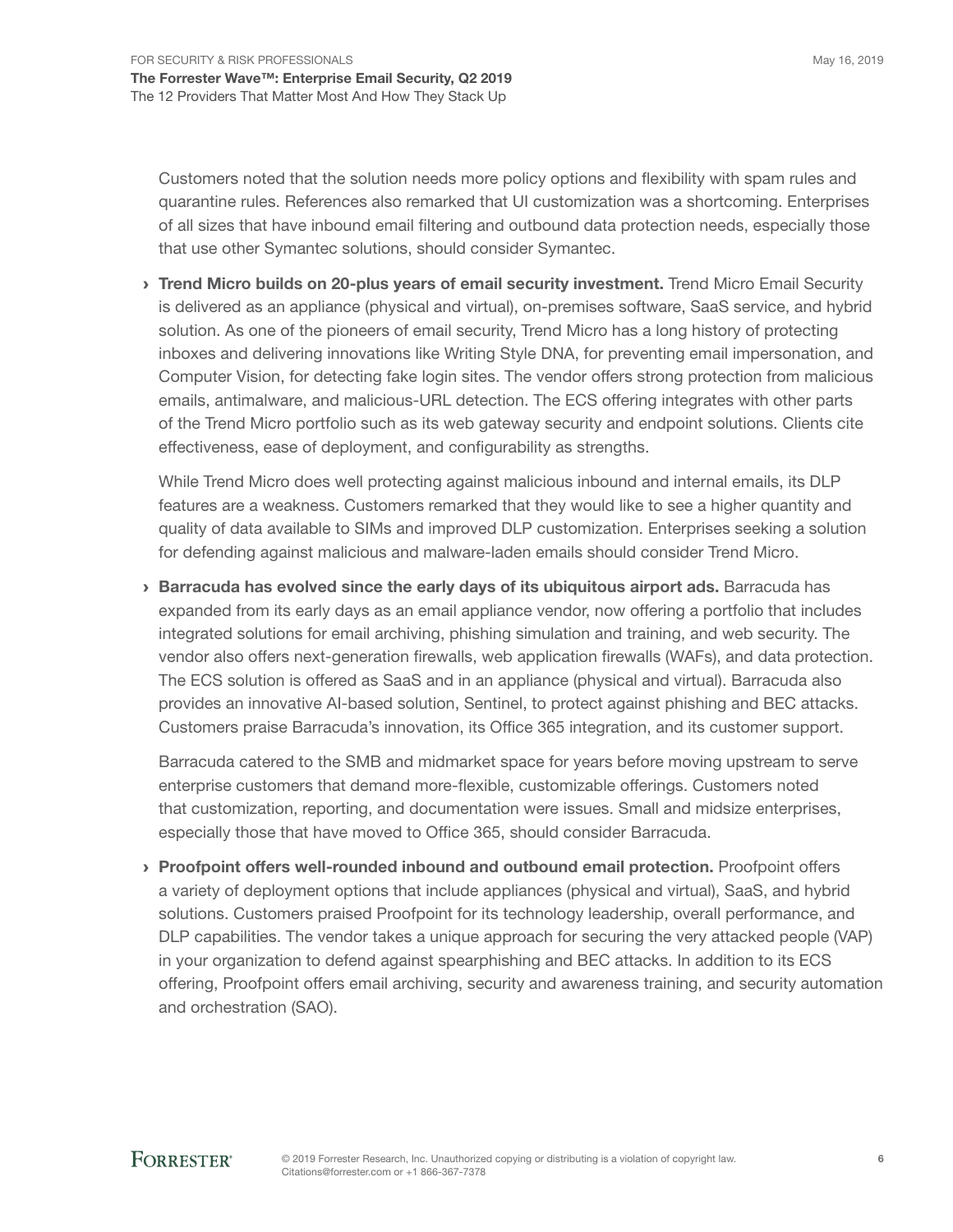Proofpoint is more expensive than competing solutions. References listed the vendor's pricing as a shortcoming. Customers also noted implementation complexity, especially for advanced configurations, as a shortcoming. Proofpoint offers deployment services to assist customers with deployment and configuration. Enterprise customers seeking a full-featured ECS platform and those looking for hybrid deployment should consider Proofpoint.

› Cisco delivers flexible email security for enterprises. One of the world's largest networking and cybersecurity vendors, Cisco integrates its email security solutions across its ecosystem. Cisco provides ECS as appliances (physical and virtual), SaaS, and hybrid solutions and is working with several OEMs to expand features like authentication and DLP. Cisco customers appreciate the solution's flexibility and the reliability that working with a large vendor affords.

Cisco Email Security is one of the most mature offerings in the ECS space, and the vendor recently gave the solution a much-needed update to its UI and reporting capability. While all features are accessible via the UI, it may be more efficient to access some advanced features via the command-line interface on the appliance version. Customers remarked that reporting and dashboards are weaknesses, although these could be holdovers from older product versions. Large enterprises, especially those with large Cisco footprints, with the need for a flexible ECS solution should consider Cisco.

### Strong Performers

› Microsoft provides native Office 365 integration for email security. Microsoft is uniquely positioned to provide native services for protecting customers that use its Office 365 platform. Microsoft is becoming more and more of a player in the security market. Reference customers appreciate Microsoft's ease of use, scalability, and integration with Office 365.

Enterprises have sought third-party solutions to make up for gaps in the Microsoft feature set. Microsoft's efficacy for detecting malicious emails is improving, but there are still feature gaps compared to competitive offerings. Customers would like to see more-granular policy creation, better reporting, and improved information delivered to the SOC. Enterprises of all sizes that are moving to Office 365 should consider using Microsoft's native email security.

› Forcepoint provides competitive protection and control of inbound/outbound emails. Forcepoint's strategy and messaging revolve around the individual user, with email as an important part of protecting users and the data they interact with. Forcepoint email delivers as a cloud SaaS offering, an on-premises appliance (physical and virtual), and via hybrid deployment. The solution integrates with the vendor's web security offering and even shares the same management interface. Similarly, the solution integrates with Forcepoint's DLP offering for robust sensitive-data protection. Customers cite the ability to create custom policies and the vendor's DLP capabilities as strengths.

Forcepoint is integrating numerous acquisitions to offer a portfolio of security products. Email makes up a portion of the portfolio but may not be the highest priority as evidenced by a dated UI and lackluster ECS road map that focuses on integrations. Customer references mention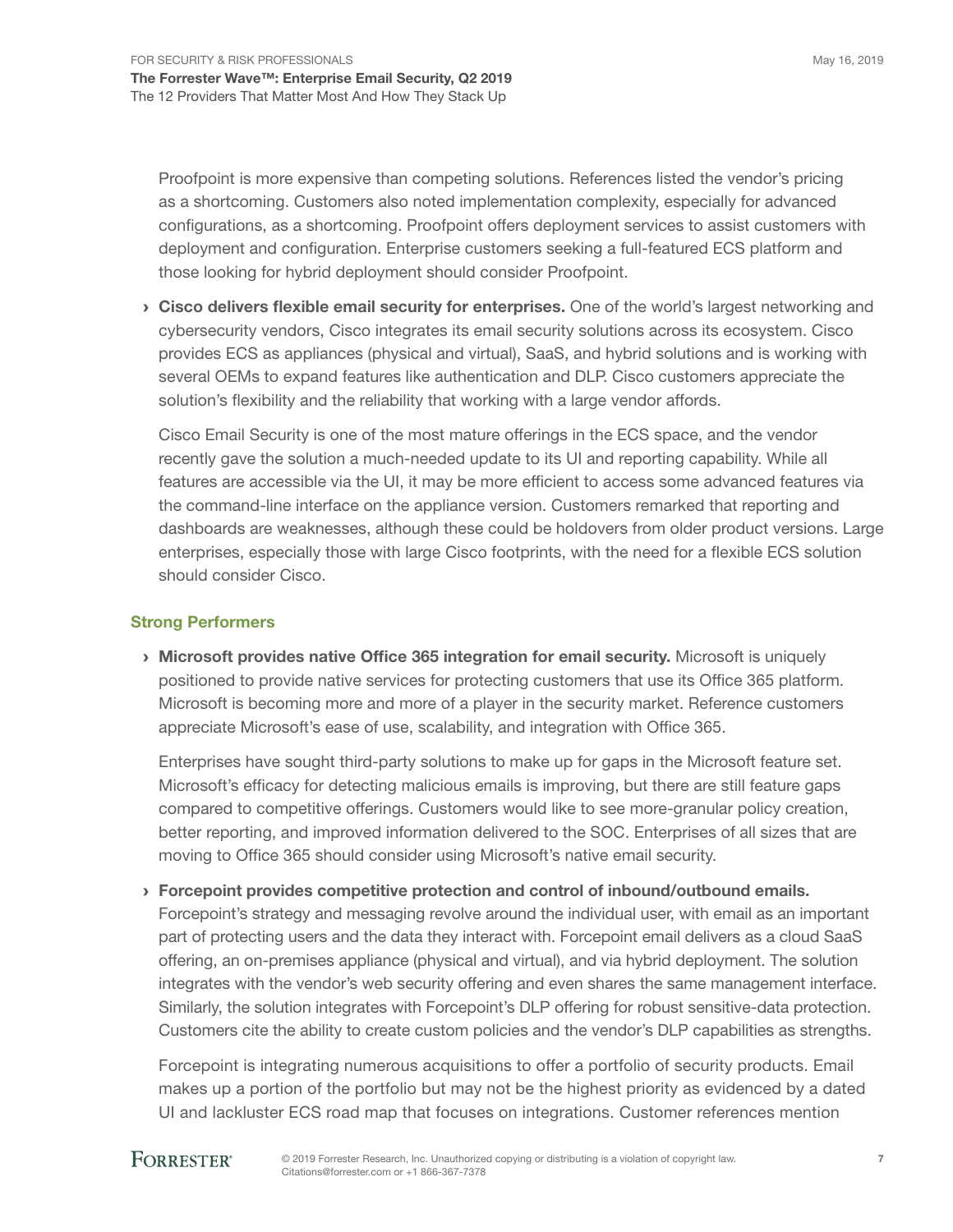the user interface, consistency of technical support, and the high cost of premium support as weaknesses. The vendor has launched a retooling of its customer support process in the past year to address the support issues. Enterprises needing robust DLP as part of their ECS solution should consider Forcepoint.

› Mimecast is a strong choice for those seeking a pure SaaS solution. Mimecast provides an ecosystem of SaaS email and security solutions that include ECS, archiving, eDiscovery, awareness training, and web security. The vendor employs a multipronged approach for antiphishing attacks that includes integrated awareness training and an Outlook plug-in for users to report suspected phishing. Customers appreciate the solution's UI, ease of use, and integrations with adjacent technologies.

Mimecast has focused historically on the SMB space but is evolving to serve more midsize and large enterprises, which will require it to deliver deeper and more-flexible features. Customers commented that Mimecast may not be as mature as competitive offerings and that the solution was not as flexible as they'd like. Small and midsized enterprises seeking a SaaS-only solution should consider Mimecast.

**Sophos expands on its endpoint heritage.** Sophos Email Security delivers as a SaaS offering (Sophos Email), a physical and virtual appliance (Sophos Email Appliance), and a hybrid offering. The solution integrates with other parts of the Sophos portfolio such as its web security offering, next-generation firewall, and endpoint solution which can detect compromised mailboxes sending malicious email from the organization's domain. Sophos offers a companion offering, Sophos Phish Threat, which incorporates phishing training and user education. A single management interface, Sophos Central, manages all portfolio components. Customers note ease of use and customer service as strengths.

Sophos is focused on delivering simple, easy to use email security that fits in the customer's security ecosystem. Customer-reported weaknesses include the ability to customize the UI, reporting, and integration with the web security solution. Future plans call for integrations with cloud providers and further integrations within the vendor's product portfolio to deliver a more complete experience. Small and midsize enterprises looking for an easy-to-use ECS solution should consider Sophos.

### **Contenders**

 $\rightarrow$  Zix makes email security easy for small to midsize companies. Zix has a long history of delivering email encryption as an OEM partner for other solutions and as a standalone solution. Its ECS offering, ZixProtect, is delivered as SaaS and appliances (physical and virtual) for on-premises DLP and encryption. Zix acquired vendor AppRiver in January 2019 to increase its focus on SMB customers.<sup>5</sup> This focus is evidenced by the attention Zix places on ease of use, which customers appreciate. Customers also cite Zix's UI in addition to its encryption capabilities as positives. As might be expected from its history, Zix delivers differentiated encryption capabilities.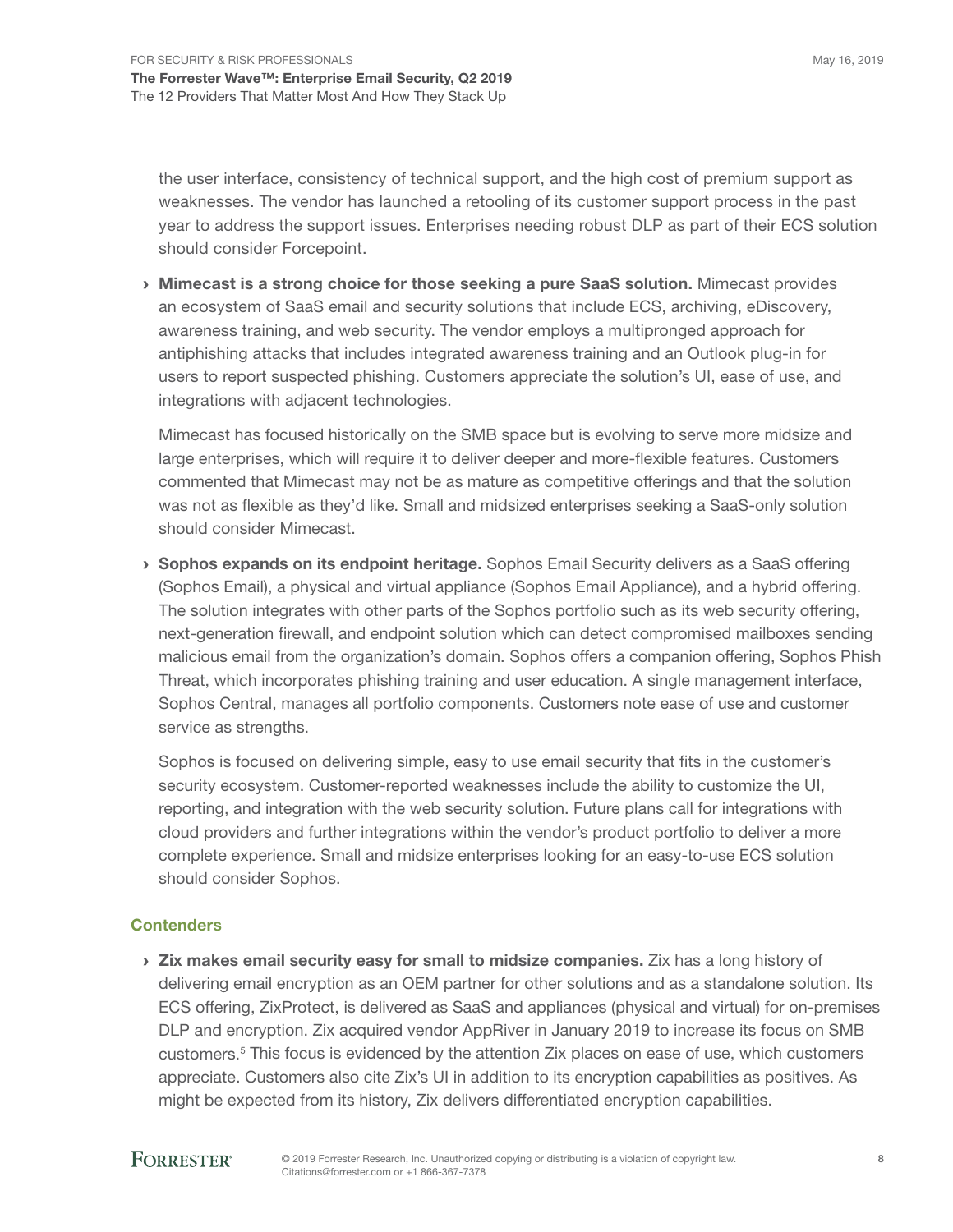Enterprise customers may not find Zix capable of meeting their need for flexible policy creation and granularity in reporting. Customers noted customization, reporting, and searchability of emails as weaknesses. The vendor's road map is focused on delivering SaaS capabilities for SMB clients and integrating its acquisitions. Small and midsize enterprises, especially those with strong encryption requirements, should consider Zix.

**EXEDEDED FIGHTS AT A RETARK SPECIALIZES TO the needs of European enterprises.** Headquartered in Germany, Retarus delivers a variety of enterprise messaging and enterprise security solutions. Its ECS solution, Retarus Email Security, delivers as a pure-SaaS solution. Retarus also offers adjacent solutions for email archiving, application email security, and secure SMS messaging. The vendor delivers innovative Patient Zero Detection that detects previously unknown phishing URLs and malware. Customers appreciate Retarus for resiliency, flexibility, and the overall user experience.

Unlike many of its competitors, Retarus doesn't deliver threat intelligence advisories to customers or have a large, dedicated threat intelligence capability. Instead, it largely relies on its OEM partnerships for threat intelligence that feeds its malicious email detection. Customers say that challenges during the implementation process are a weakness. Small and midsize enterprises with large presence in EMEA and those with messaging security needs beyond email should consider Retarus.

 $\rightarrow$  Clearswift is a great partner for critical infrastructure and defense contractors. Clearswift has been delivering ECS and web security for over 20 years. The solution, Clearswift SECURE Email Gateway, delivers as cloud-hosted, on-premises appliance (physical and virtual), and a cloudhosted or -managed cloud offering. The vendor's strong relationships with defense and critical national infrastructure (CNI) organizations helped train Clearswift's Deep Content Inspection tool to be tuned to threats specific to those verticals. Customers remark that the Deep Content Inspection tool, customizability, and the ability to support multiple customized policies are strengths.

Clearswift delivers specific protection for the customers it serves, but some features like malware detection, malicious-URL detection, and reporting are behind competitive solutions. The road map is mostly focused on closing those gaps. Customers note false positives, search capabilities, and complicated policies as weaknesses. Enterprises in the defense and CNI verticals should consider Clearswift.

## Evaluation Overview

We evaluated vendors against 32 criteria, which we grouped into three high-level categories:

**Current offering.** Each vendor's position on the vertical axis of the Forrester Wave graphic indicates the strength of its current offering. Key criteria for these solutions include deployment options, email filtering, threat intelligence, data leak prevention, cloud integration, reporting and management, incident response, performance and operations, and support and customer success.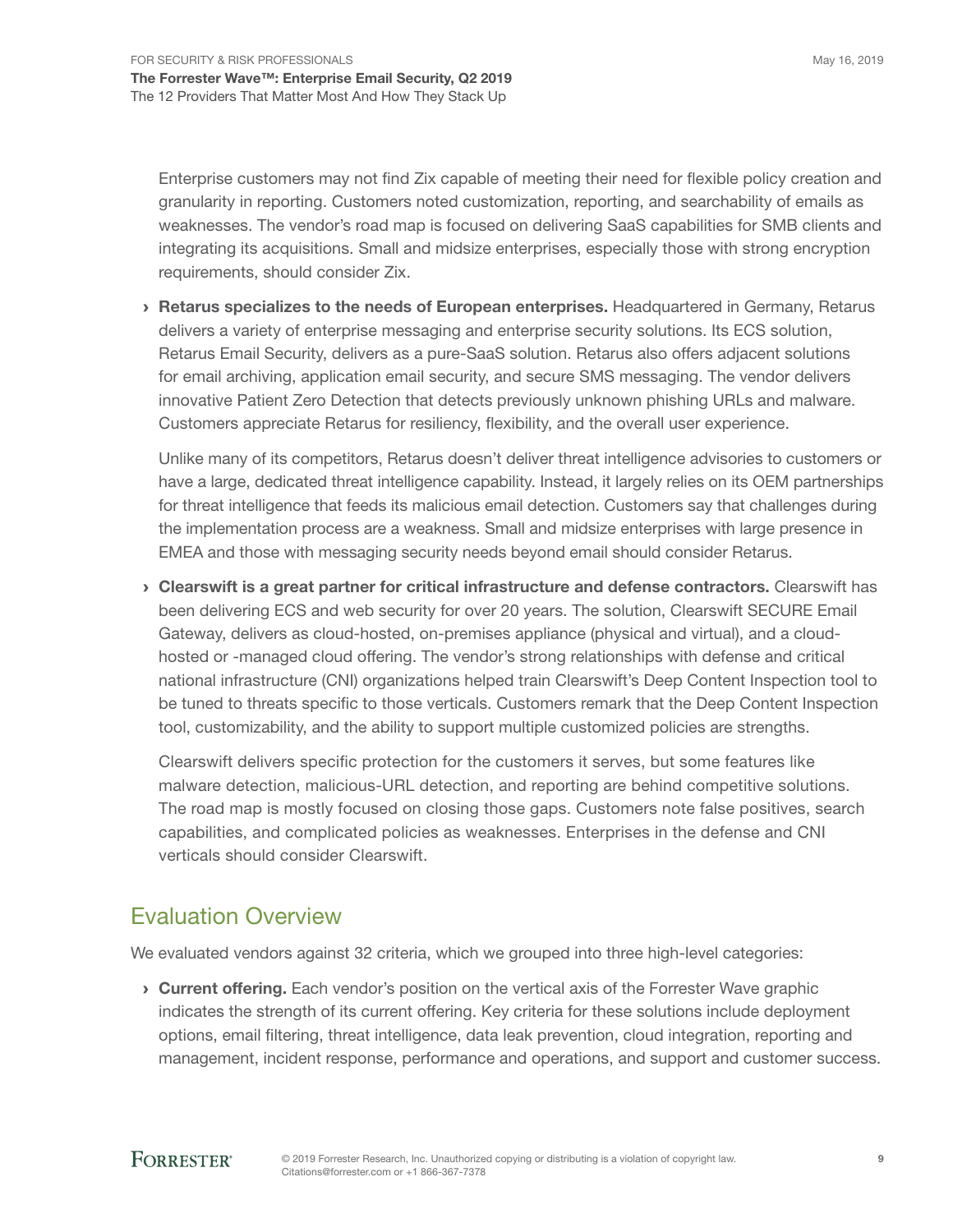- **Strategy.** Placement on the horizontal axis indicates the strength of the vendors' strategies. We evaluated planned enhancements, technology leadership, and pricing.
- **Market presence.** Represented by the size of the markers on the graphic, our market presence scores reflect each vendor's install base and revenue.

### Vendor Inclusion Criteria

Forrester included 12 vendors in the assessment: Barracuda, Cisco, Clearswift, Forcepoint, Microsoft, Mimecast, Proofpoint, Retarus, Sophos, Symantec, Trend Micro, and Zix. Each of these vendors has:

- > Product revenues greater than \$10 million. Forrester evaluated vendors that generate more than \$10 million annually from content security products. We excluded consulting revenue related to custom and specialized solutions.
- › Enterprise client base. Forrester evaluated vendors having more than 50 clients with over 5,000 users.
- **> DLP and encryption.** Forrester only considered solutions with DLP and encryption capabilities.
- > Threat research. Forrester only included vendors that maintain their own threat research team that monitors and incorporates threat information into the product to improve antispam, antimalware, and antiphishing capabilities.
- > A productized commercial offering. The offering can be on-premises or cloud delivered, but it cannot be a custom managed or professional service. The vendor must offer a product version of the solution that was generally available prior to December 17, 2018. We only evaluated suite capabilities that were released and generally available to the public by this cutoff date.
- › Significant interest from Forrester customers. Forrester considered the level of interest and feedback from our clients based on our various interactions, including inquiries, advisories, and consulting engagements.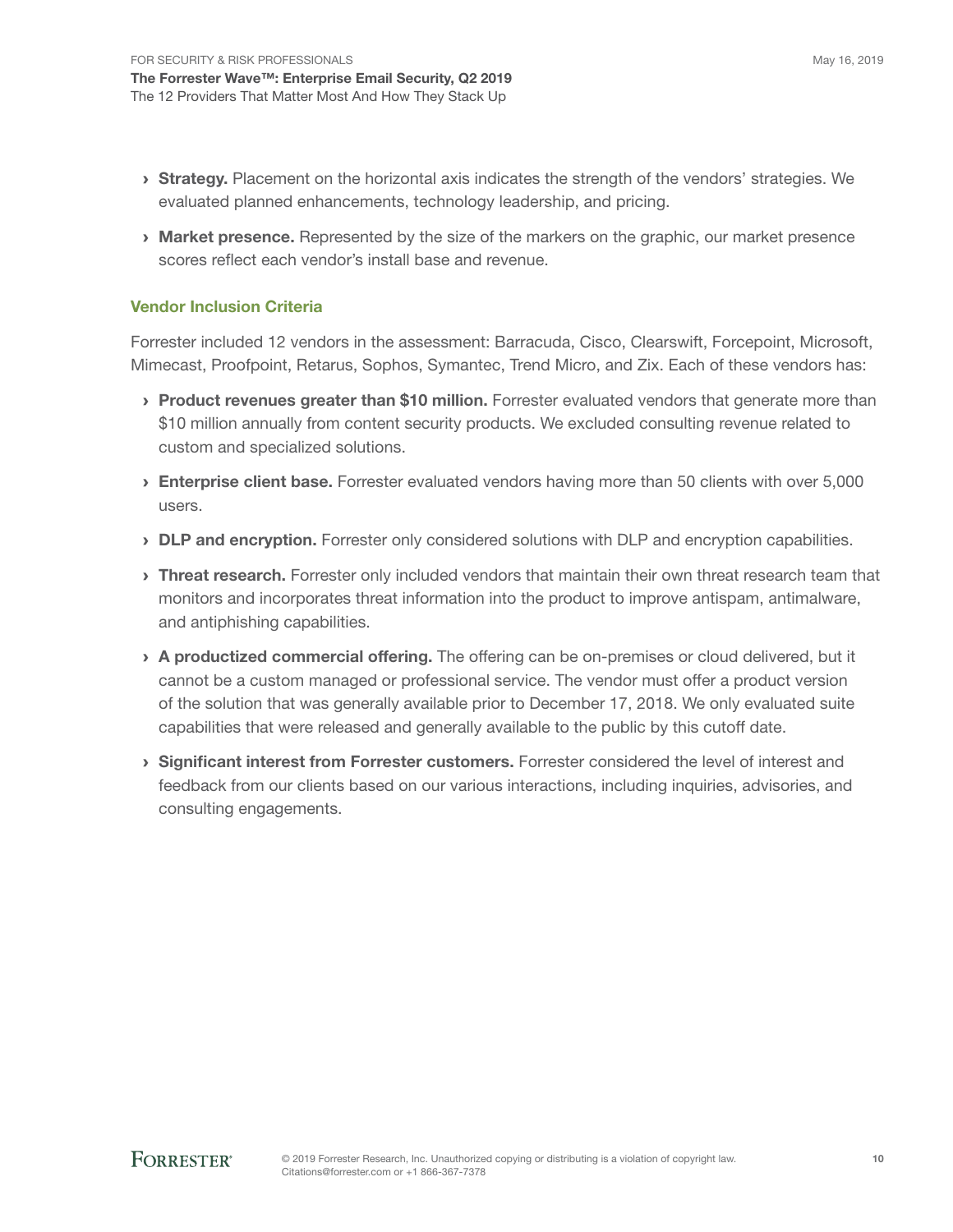## Engage With An Analyst

Gain greater confidence in your decisions by working with Forrester thought leaders to apply our research to your specific business and technology initiatives.

> Translate research into action by working with an analyst on a specific engagement in the form

sessions, workshops,

Analyst Advisory

#### Analyst Inquiry

To help you put research into practice, connect with an analyst to discuss your questions in a 30-minute phone session — or opt for a response via email.

[Learn more.](http://forr.com/1einFan)

of custom strategy

or speeches.

#### [Learn more.](http://www.forrester.com/Analyst-Advisory/-/E-MPL172)

**Webinar** 

Join our online sessions on the latest research affecting your business. Each call includes analyst Q&A and slides and is available on-demand.

[Learn more](https://www.forrester.com/events?N=10006+5025).



[Forrester's research apps for iOS and Android.](http://www.forrester.com/app) Stay ahead of your competition no matter where you are.

## Supplemental Material

#### Online Resource

We publish all our Forrester Wave scores and weightings in an Excel file that provides detailed product evaluations and customizable rankings; download this tool by clicking the link at the beginning of this report on Forrester.com. We intend these scores and default weightings to serve only as a starting point and encourage readers to adapt the weightings to fit their individual needs.

### The Forrester Wave Methodology

A Forrester Wave is a guide for buyers considering their purchasing options in a technology marketplace. To offer an equitable process for all participants, Forrester follows The Forrester Wave™ [Methodology Guide](https://www.forrester.com/marketing/policies/forrester-wave-methodology.html) to evaluate participating vendors.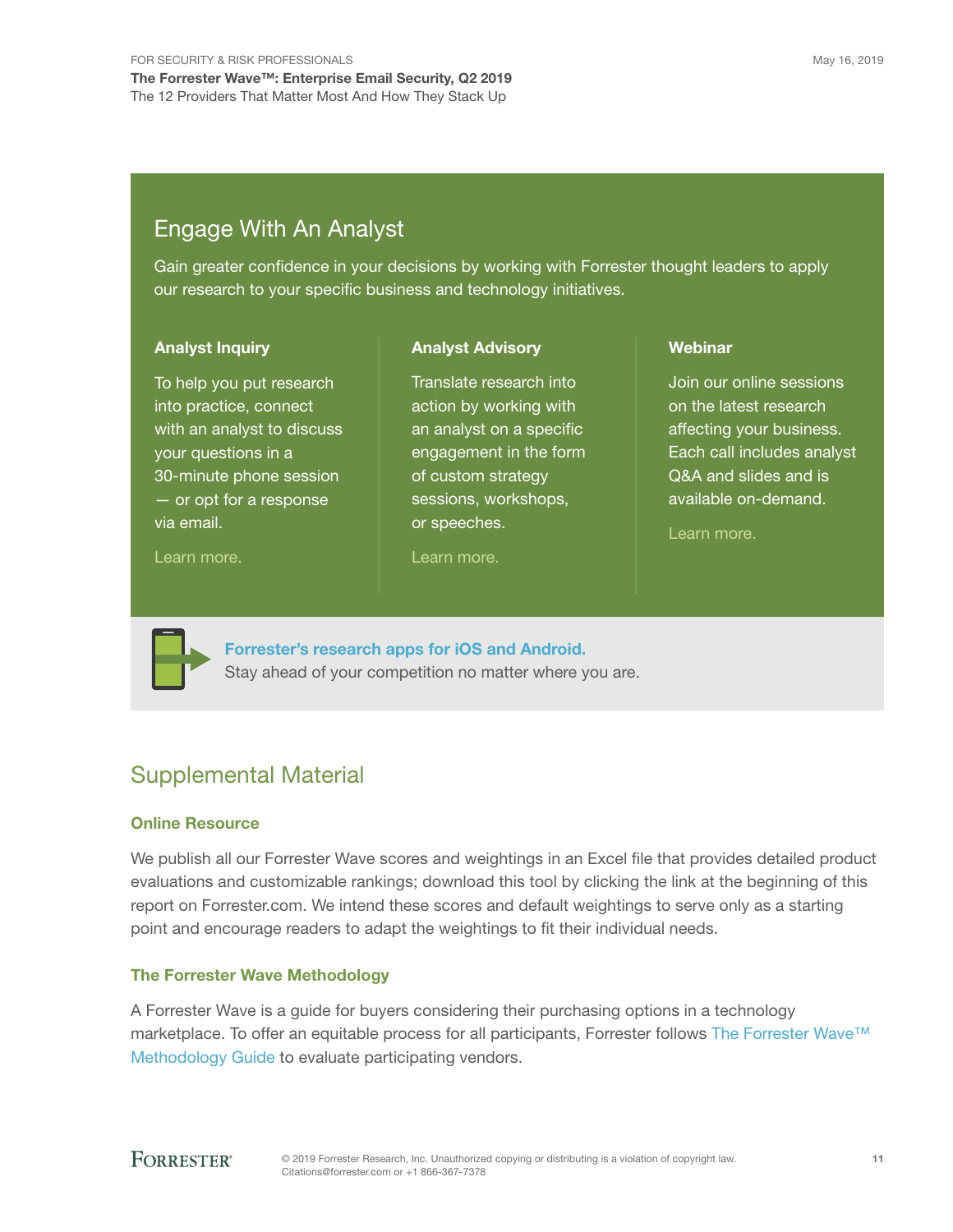In our review, we conduct primary research to develop a list of vendors to consider for the evaluation. From that initial pool of vendors, we narrow our final list based on the inclusion criteria. We then gather details of product and strategy through a detailed questionnaire, demos/briefings, and customer reference surveys/interviews. We use those inputs, along with the analyst's experience and expertise in the marketplace, to score vendors, using a relative rating system that compares each vendor against the others in the evaluation.

We include the Forrester Wave publishing date (quarter and year) clearly in the title of each Forrester Wave report. We evaluated the vendors participating in this Forrester Wave using materials they provided to us by February 8, 2019 and did not allow additional information after that point. We encourage readers to evaluate how the market and vendor offerings change over time.

In accordance with [The Forrester Wave™ Vendor Review Policy](https://www.forrester.com/marketing/policies/wave-vendor-review-policy.html), Forrester asks vendors to review our findings prior to publishing to check for accuracy. Vendors marked as nonparticipating vendors in the Forrester Wave graphic met our defined inclusion criteria but declined to participate in or contributed only partially to the evaluation. We score these vendors in accordance with The Forrester Wave™ And [The Forrester New Wave™ Nonparticipating And Incomplete Participation Vendor Policy](https://www.forrester.com/marketing/policies/wave-vendor-nonparticipation-policy.html) and publish their positioning along with those of the participating vendors.

### Integrity Policy

We conduct all our research, including Forrester Wave evaluations, in accordance with the Integrity [Policy](http://www.forrester.com/marketing/policies/integrity-policy.html) posted on our website.

## **Endnotes**

- <sup>1</sup> Base: 143 global enterprise security decision makers who experienced an external attack when their company was breached. Source: Forrester Analytics Global Business Technographics® Security Survey, 2018.
- 2 Source: Mathew J. Schwartz, "FBI: Global Business Email Compromise Losses Hit \$12.5 Billion," Bank Info Security, July 16, 2018 (http://www.bankinfosecurity.com/fbi-alert-reported-ceo-fraud-losses-hit-125-billion-a-11206).
- 3 Source: Danny Palmer, "Hundreds of compromised Wordpress and Joomla websites are serving up malware to visitors," ZDNet, March 29, 2019 (https://www.zdnet.com/article/hundreds-of-compromised-wordpress-and-joomlawebsites-are-serving-up-malware-to-visitors/).
- 4 See the Forrester report "[Now Tech: Data Loss Prevention, Q1 2019.](http://www.forrester.com/go?objectid=RES141687)"
- 5 Source: "Zix Closes Acquisition of AppRiver, Creating Leading Cloud-based Cybersecurity Solutions Provider," Zix press release, February 20, 2019 (http://investor.zixcorp.com/news-releases/news-release-details/zix-closesacquisition-appriver-creating-leading-cloud-based?field\_nir\_news\_date\_value[min]=2018).